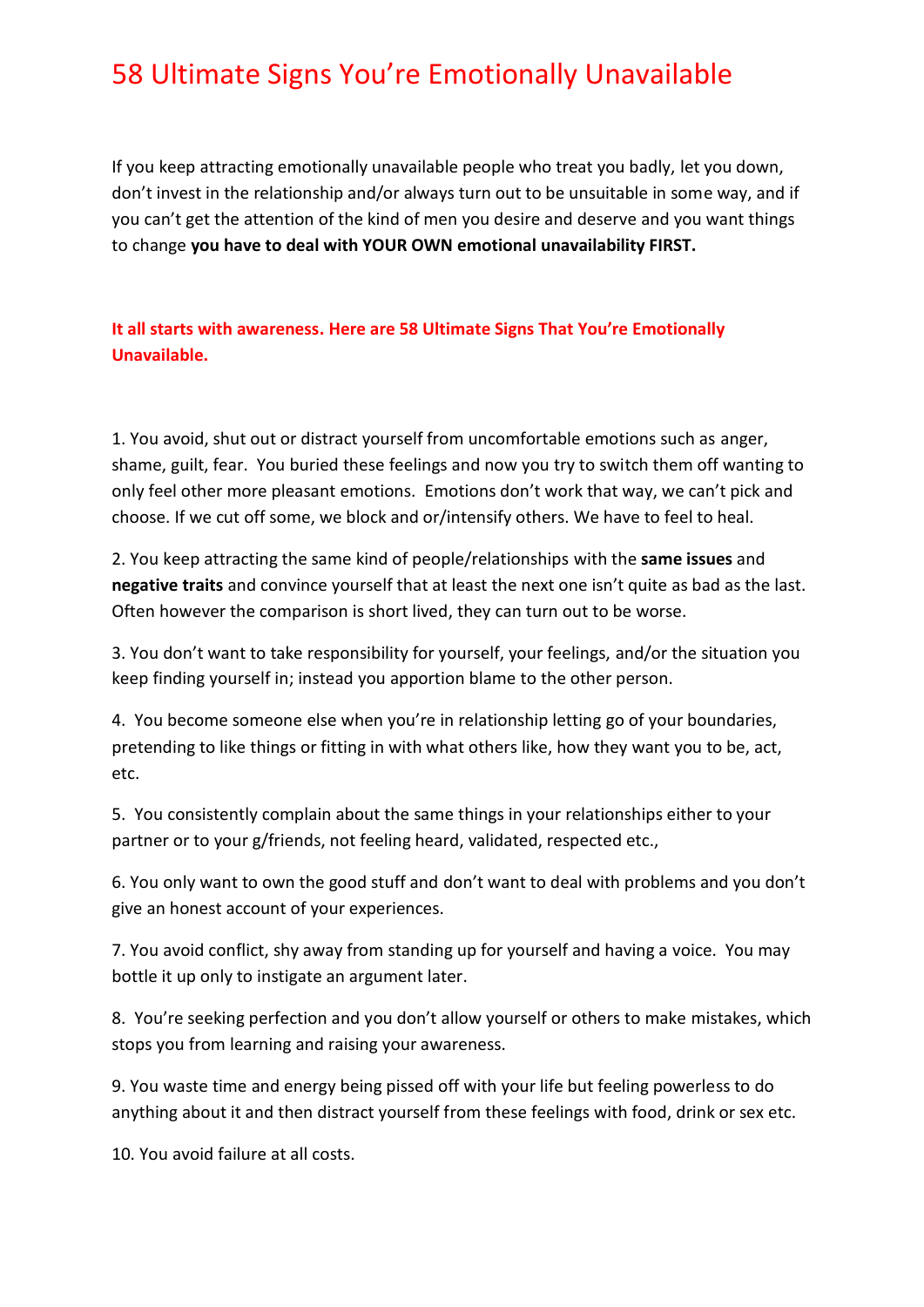11. You have a fear of being abandoned which stops you from discovering and connecting back to your own inner security and finding security with others through trust.

12. You can't handle disappointment.

13. You only want the rainbows and butterflies and you fear experiencing contrast. You panic when the relationship hits a bump in the road.

14. You try to control everything around you and deny others responsibility, accountability or free will.

15. You live in denial and are always rationalising things away, making excuses or minimising bad behaviours, refusing to see truth and reality.

16. You become a passenger in your relationship allowing others to drive your life.

17. You wait for people to pick you even when you don't really want them.

18. You can't accept someone as they are instead you try to be the one to change them when no one else could. Then you blame yourself when you inevitably fail.

19. You create problems and pain in your life as a consequence of the choices you keep making and you refuse to take action to create different outcomes.

20. You can't handle the now; instead you're always wondering what's next or what might happen blocking you off from the present moment.

21. There's something in your life that you're so terrified of facing, something that you avoid by attaching yourself to emotionally unavailable people so they distract you and you can indulge in destructive behaviours.

22. You have little or no boundaries instead you tolerate behaviours even though they trigger your gut and set of an internal alarm.

23. You repeatedly sell yourself short and allow others to manage down your expectations through their dodgy behaviour which you justify because you don't want to complain and end up alone.

24. You hook up with people for ONS or have sex before getting to know them or establishing trust.

25. You suspect that the person you're seeing isn't being honest or is stringing you along but you don't ask them outright because you don't want to hear the truth.

26. You put people on pedestals and come up with new meanings for their bad behaviour.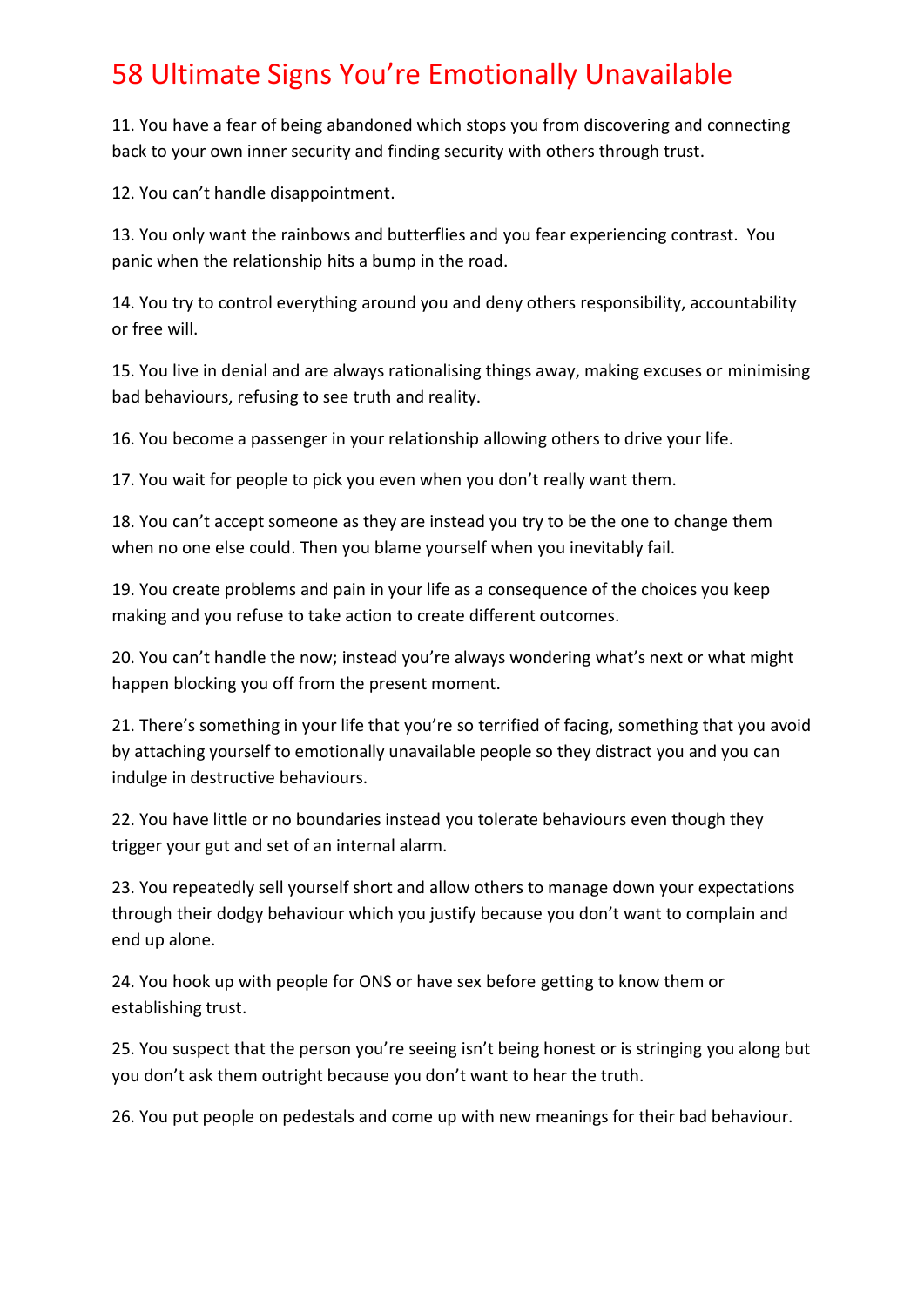27. You focus only on the good "magical" stuff when you're together completely skipping over the lack of contact and/or low investment in-between.

28. You're ok with being deprived of time and attention (often this is because growing up your parents were too busy, or one was absent, left, only visited etc.)

29. You miss (or ignore) red flags.

30. You get caught up in a yo-yoing relationship obsessed with seeing if you can win the person back even when you know the relationship isn't workable.

31. You try to be better or outdo the previous g/friend(s) thinking that if you can be better he'll stay and validate you.

32. You have relationships with people who are already in a relationship and compete to be better than the current partner.

33. You compete with an addiction such as alcohol, gambling or drugs expecting the person to choose you over their addiction and then becoming hurt when they don't.

34. You like to rescue people and choose people who you can 'fix up' but then fear that once they become better they'll leave you for someone else who'll reaps the rewards of your hard work.

35. You play down your needs pretending to be more independent than you actually are so that you won't come across as needing too much. You also say you're ok with things when actually you're not, but you don't want to be seen as weak or dramatic.

36. You fall into one-sided attraction relationships and create an illusionary world of feelings, obsession and drama.

37. You're the queen of projection and subconsciously choose men who perfectly fit the mould of your negative self-fulfilling prophecy of not being good enough, being rejected, abandoned etc.

38. You have conversations in your head without communicating it to the other person and then wonder why they don't feel the same or understand where you're coming from.

39. You easily lose sense of proportion and become consumed by how you feel.

40. You're so afraid of being rejected that you don't want to risk being in a *real* relationship so instead create a fantasy that exists only in your mind which relies on someone as inspiration to fuel your day dreaming.

41. You hold onto toxic relationships and people who treat you badly long after you should let go and in doing so become the creator of your own pain.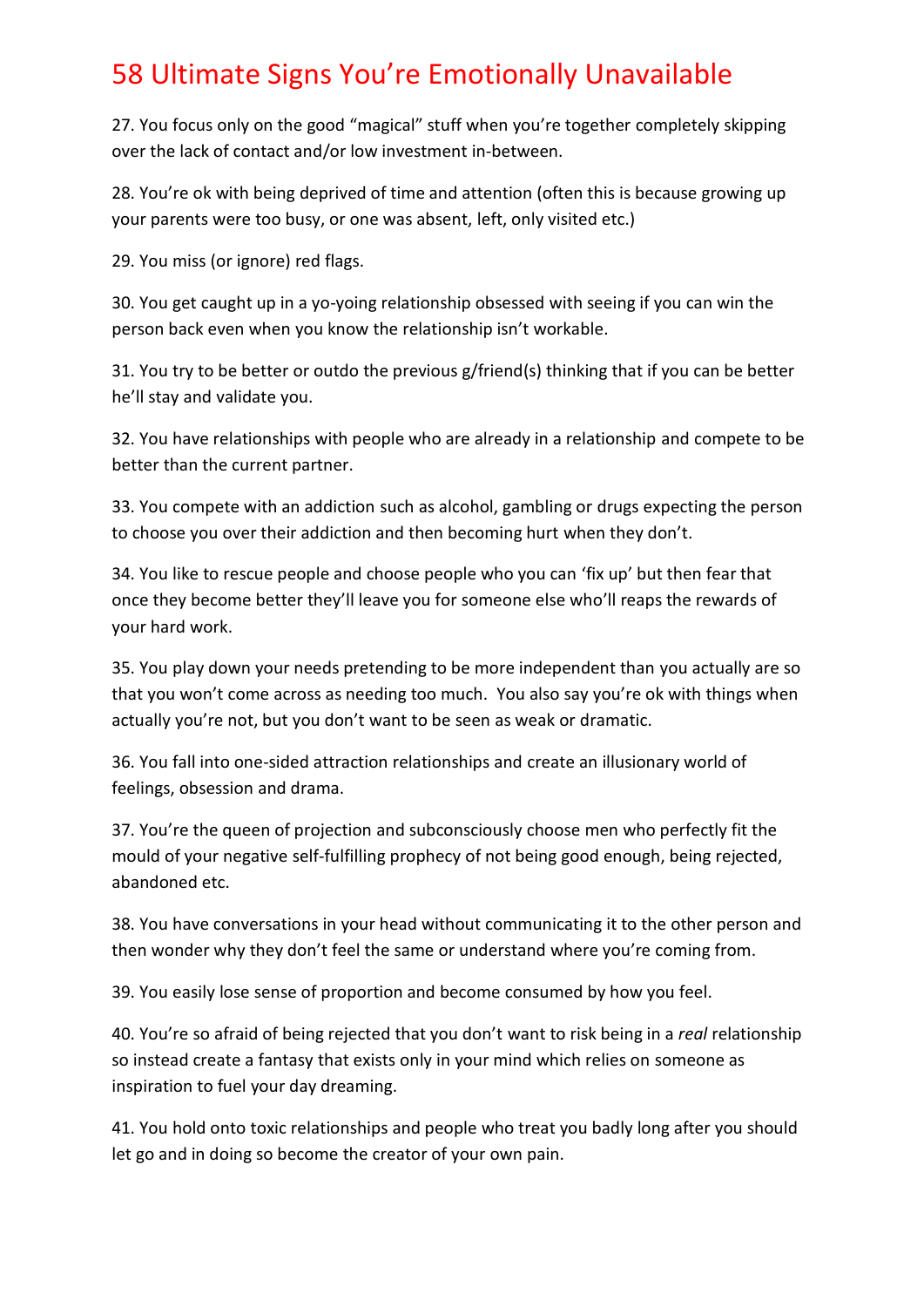42. You continue to pursue people even when they've told you they're not interested in a relationship and/or put little to zero effort in.

43. You find yourself waiting, hoping, pining, projecting, creating drama and then wondering why you're miserable.

44. You create elaborate excuses for others and yourself instead of taking things at face value.

45. You waste time and energy wanting men who don't want you and obsessing about them which literally brings your life to a standstill.

46. You hear only what you want to hear. Even when someone tells you they're not ready for a relationship or they haven't yet gotten over their messy divorce or nasty ex, you think that doesn't apply to a relationship with you.

47. You wallow in your own world of fantasy and victimhood and blatantly ignore the signs to get real and wake up.

48. You don't care, or hear or pay attention to how someone else feels, instead only being interested in how you feel and expecting the other person to feel that way too.

49. You play mind games, manipulate and deflect your inability to make yourself vulnerable and be open and honest about how you feel.

50. You come to relationships from the energy of distrust expecting people to cheat or let you down.

51. You hate being alone because you're terrified of loneliness.

52. You resist change instead doing the same thing over and over again even when it's not working and you know you need to change.

53. You're afraid to be truly honest with others in case you hurt or offend them or it feels uncomfortable so you lie or play things down even to yourself.

54. You let others treat you badly without holding them accountable.

55. You accept crumbs and get excited by minimal messaging or random texting.

56. You tell yourself you're ok with the level of commitment or where things are at when really you want more.

57. You're still not over your ex but you're in a new relationship.

58. Having a relationship is more important than finding the right person.